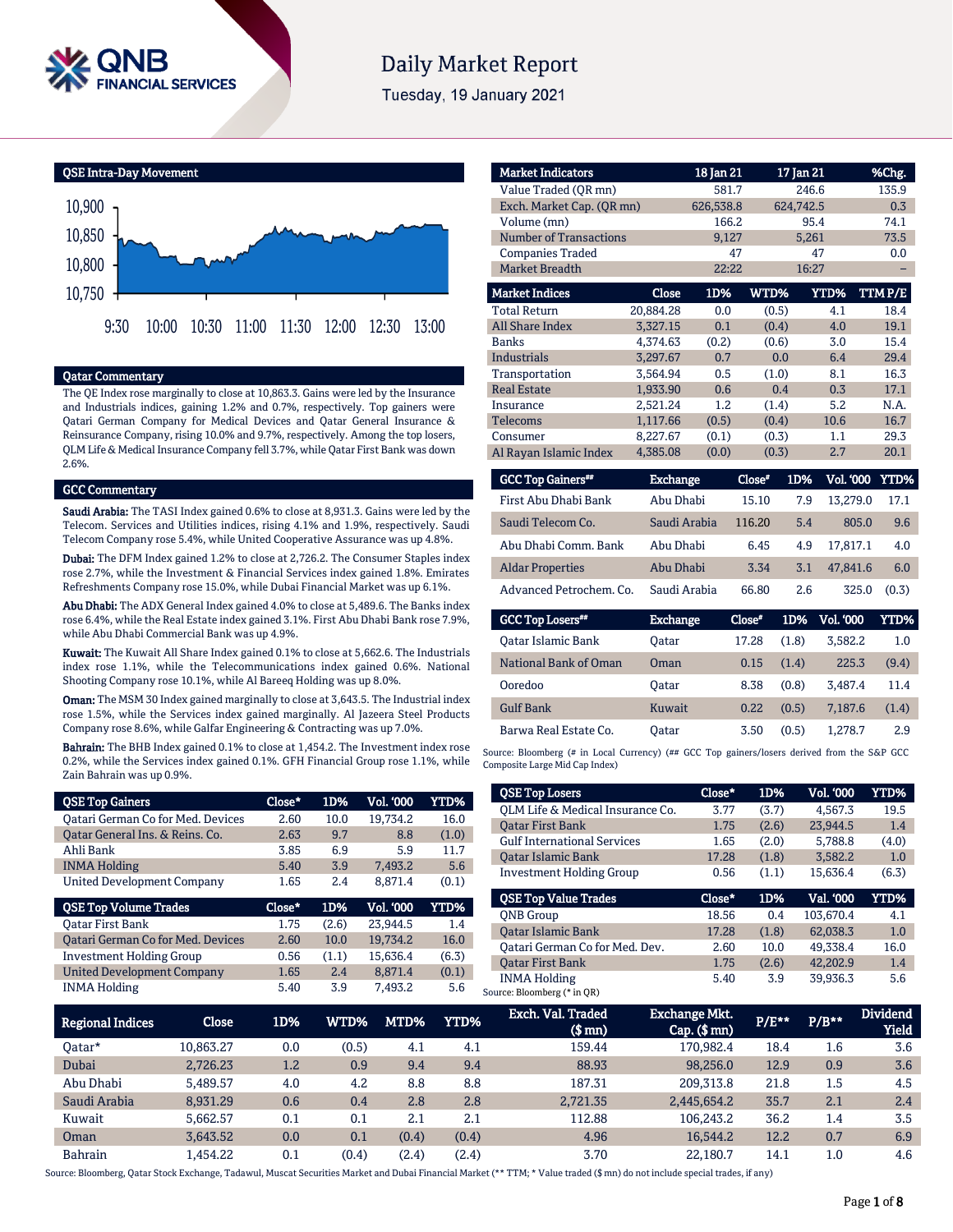# Qatar Market Commentary

- The QE Index rose marginally to close at 10,863.3. The Insurance and Industrials indices led the gains. The index rose on the back of buying support from Arab and Foreign shareholders despite selling pressure from Qatari and GCC shareholders.
- Qatari German Company for Medical Devices and Qatar General Insurance & Reinsurance Company were the top gainers, rising 10.0% and 9.7%, respectively. Among the top losers, QLM Life & Medical Insurance Company fell 3.7%, while Qatar First Bank was down 2.6%.
- Volume of shares traded on Monday rose by 74.1% to 166.2mn from 95.4mn on Sunday. However, as compared to the 30-day moving average of 190.5mn, volume for the day was 12.8% lower. Qatar First Bank and Qatari German Company for Medical Devices were the most active stocks, contributing 14.4% and 11.9% to the total volume, respectively.

| <b>Overall Activity</b>        | Buy %*   | Sell %*  | Net (QR)          |
|--------------------------------|----------|----------|-------------------|
| Qatari Individuals             | 33.14%   | 50.19%   | (99, 143, 517.5)  |
| <b>Oatari Institutions</b>     | 19.46%   | 27.86%   | (48, 839, 748.6)  |
| Oatari                         | 52.61%   | 78.05%   | (147, 983, 266.1) |
| <b>GCC</b> Individuals         | 0.46%    | 0.49%    | (172, 177.6)      |
| <b>GCC</b> Institutions        | 3.13%    | 3.15%    | (160, 558.8)      |
| GCC                            | 3.58%    | 3.64%    | (332, 736.4)      |
| Arab Individuals               | 8.77%    | 8.36%    | 2,371,755.1       |
| <b>Arab Institutions</b>       | $0.00\%$ | $0.00\%$ | 15,086.4          |
| Arab                           | 8.77%    | 8.36%    | 2,386,841.5       |
| <b>Foreigners Individuals</b>  | 2.32%    | 2.14%    | 1,059,425.8       |
| <b>Foreigners Institutions</b> | 32.72%   | 7.82%    | 144,869,735.2     |
| <b>Foreigners</b>              | 35.04%   | 9.95%    | 145,929,161.1     |

Source: Qatar Stock Exchange (\*as a % of traded value)

## Global Economic Data and Earnings Calendar

#### Global Economic Data

| <b>Date</b> | Market | Source                                 | <b>Indicator</b>                     | Period     | Actual  | Consensus | Previous |
|-------------|--------|----------------------------------------|--------------------------------------|------------|---------|-----------|----------|
| 01/18       | Iapan  | Ministry of Economy Trade and Industry | <b>Industrial Production MoM</b>     | <b>Nov</b> | $-0.5%$ | -         | 0.0%     |
| 01/18       | Japan  | Ministry of Economy Trade and Industry | <b>Industrial Production YoY</b>     | <b>Nov</b> | $-3.9%$ |           | $-3.4%$  |
| 01/18       | ∵hina  | National Bureau of Statistics          | <b>Industrial Production YoY</b>     | Dec        | 7.3%    | 6.9%      | 7.0%     |
| 01/18       | China. | National Bureau of Statistics          | <b>Industrial Production YTD YoY</b> | Dec        | 2.8%    | 2.7%      | 2.3%     |

Source: Bloomberg (s.a. = seasonally adjusted; n.s.a. = non-seasonally adjusted; w.d.a. = working day adjusted)

## Earnings Calendar

| <b>Tickers</b> | <b>Company Name</b>                           | Date of reporting 4Q2020 results | No. of days remaining | <b>Status</b> |
|----------------|-----------------------------------------------|----------------------------------|-----------------------|---------------|
| <b>MARK</b>    | Masraf Al Rayan                               | $19$ -Jan-21                     | 0                     | Due           |
| <b>QFLS</b>    | <b>Qatar Fuel Company</b>                     | $21$ -Jan-21                     | 2 <sup>1</sup>        | Due           |
| <b>IHGS</b>    | <b>INMA Holding Group</b>                     | 25-Jan-21                        | 6                     | Due           |
| <b>GWCS</b>    | <b>Gulf Warehousing Company</b>               | $26$ -Jan-21                     | 7                     | Due           |
| QIIK           | Oatar International Islamic Bank              | $26$ -Jan-21                     | 7                     | Due           |
| <b>ONCD</b>    | <b>Oatar National Cement Company</b>          | $27$ -Jan-21                     | 8                     | Due           |
| <b>CBQK</b>    | The Commercial Bank                           | $27$ -Jan-21                     | 8                     | Due           |
| <b>KCBK</b>    | Al Khalij Commercial Bank                     | $27$ -Jan-21                     | 8                     | Due           |
| <b>OIGD</b>    | Oatari Investors Group                        | $1-Feb-21$                       | 13                    | Due           |
| <b>VFQS</b>    | <b>Vodafone Qatar</b>                         | $2$ -Feb-21                      | 14                    | Due           |
| <b>UDCD</b>    | <b>United Development Company</b>             | 3-Feb-21                         | 15                    | Due           |
| QAMC           | <b>Qatar Aluminum Manufacturing Company</b>   | $4$ -Feb-21                      | 16                    | Due           |
| <b>DHBK</b>    | Doha Bank                                     | 8-Feb-21                         | 20                    | Due           |
| <b>QEWS</b>    | <b>Qatar Electricity &amp; Water Company</b>  | 14-Feb-21                        | 26                    | Due           |
| <b>ORDS</b>    | Ooredoo                                       | 14-Feb-21                        | 26                    | Due           |
| <b>OIMD</b>    | <b>Qatar Industrial Manufacturing Company</b> | 14-Feb-21                        | 26                    | Due           |

Source: QSE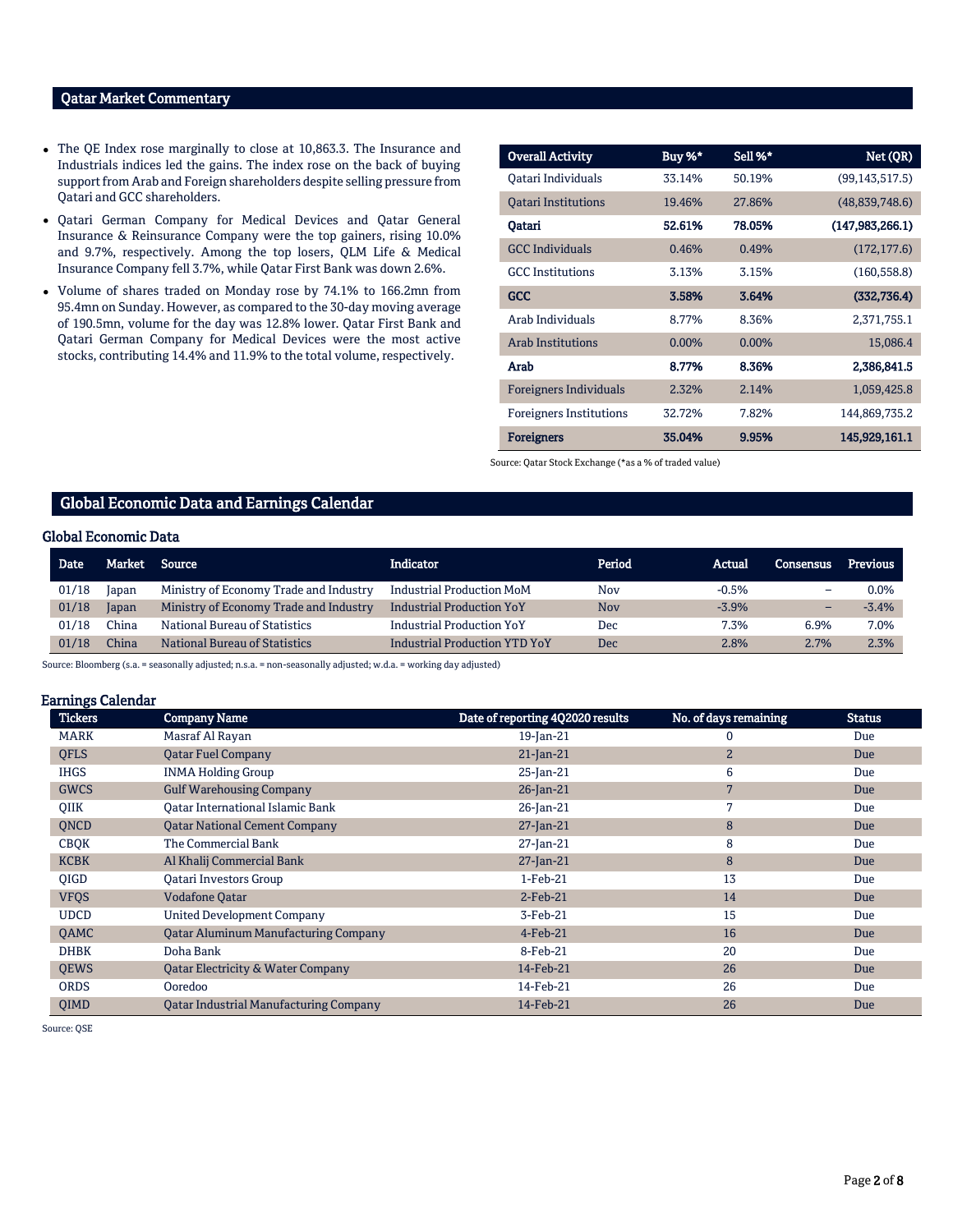# News

# Qatar

- QNB launches QNB Pay platform through its Mobile Banking Application – QNB, the largest financial institution in the Middle East and Africa, has launched QNB Pay, a new and innovative platform of its mobile banking app, which includes QNB card digitization that provides mobile card-less payments. This service is - available on Android phones that enable NFC payment, known as mobile contactless payment. One of the most notable new feature of the service is that it can make traditional plastic cards or wallets something of the past, thus adding a convenient, safe and innovative customer experience to the existing digital service packages already enjoyed by QNB customers. This service is the most innovative service of its kind in Qatar, which aims to keep pace with the current development in banking digitization and works to change the future of payments' environment. It opens the way for the development of further digital services and the adoption of other innovative digital solutions that can support the development of banking services in the State of Qatar. This unique service is designed to add to the many other features of the QNB mobile banking app that meet the daily banking needs of QNB's customers, saving customers' time and providing them with additional security to make their payments with ease - both within Qatar and anywhere in the world that provides contactless payment services. (Press Release)
- UDCD to disclose its annual financial results on February 03 United Development Company (UDCD) will disclose its financial statement for the period ending December 31, 2020 on February 03, 2021. (QSE)
- QEWS to disclose its annual financial results on February 14 Qatar Electricity & Water Company (QEWS) will disclose its financial statement for the period ending December 31, 2020 on February 14, 2021. (QSE)
- QNCD to hold its investors relation conference call on February 01 – Qatar National Cement Company (QNCD) announced that the conference call with the Investors to discuss the financial results for the annual 2020 will be held on February 01, 2021 at 12:00 pm, Doha Time. (QSE)
- Ooredoo to hold it's investors relation conference call on 15/02/2021 to discuss the financial results - Ooredoo announces that the conference call with the Investors to discuss the financial results for the Annual 2020 will be held on 15/02/2021 at 02:00 PM , Doha Time. (QSE)
- QFC posts 63.7% jump in number of new firms in 2020 Qatar Financial Centre (QFC) has witnessed a significant 63.7% YoY increase in the number of new firms licensed on its platform in 2020. Ending 2020 on a high note, the QFC maintained its business growth for the eighth consecutive year, despite the unprecedented global economic slowdown due to the COVID-19. It had registered 334 firms in 2020 against almost 200 firms in 2019. The expansion of the QFC-registered firms, which represents a variety of industries, both financial and nonfinancial services, included a record increase of 139.5% in the digital sector. Given the tremendous opportunities that emerged

in the technology and digital sectors amidst the COVID-19 outbreak, and backed by the QFC's fintech services provider license, the platform welcomed 91 new digital firms, hailing from diverse countries including India, the US, Pakistan, France, Russia and the UK. The QFC also continued to leverage its support to other firms across its strategic clusters, namely sports, media and financial services, registering 62 newcomers from these sectors. This increase pushes the QFC much closer to achieving its goal of registering 1,000 firms, ahead of the designated date as per its 2022 strategy. (Gulf-Times.com)

- Shura Council approves draft law on commercial companies The Shura Council yesterday approved a draft law amending some provisions of the Commercial Companies Law issued under Law No. 11 of 2015. At the beginning of the meeting, the Council discussed a draft law on mortgaging movable funds. The draft law includes 9 chapters and 49 articles, which aims to give companies and individuals the opportunity to acquire bank loans guaranteed by mortgaged movables and contribute to lowering the cost of loans by finding guarantees for banks that reduce the risk of default. The move will benefit small and medium-sized enterprises in playing a major role in enhancing the local economy. The draft law also includes provisions related to the scope of application, establishing an electronic record at the Qatar Central Securities Depository (QCSD) and data needed to be recorded, establishing the right to mortgage and its entry into force, and establishing the rights of mortgagee. After discussion, the Council decided to refer the aforementioned Draft Law to the Financial and Economic Affairs Committee to study it and submit a report thereon to the Council. (Peninsula Qatar)
- OBG: North Field, seaport, airport expansion projects to trigger billions of dollars into construction sector - Qatar's North Field expansion as well as Hamad International Airport, and Hamad Port expansion projects are set to trigger billions of dollars into the construction activity and investment to drive the sector beyond 2022, according to an Oxford Business Group (OBG) COVID-19 response report. Expecting the economy to rebound this year with a 2.5% growth; the report said, "Upcoming expansion projects such as the North Field, Hamad International Airport and Hamad Port will drive construction activity beyond 2022." Qatar still has a solid line-up of infrastructure and hospitality projects to prepare itself for the large influx of visitors in 2022, in addition to other large projects including the North Field expansion project, Hamad International Airport and Hamad Port, said the report made by OBG in partnership with AlJaber Engineering. Construction has flourished in recent decades to become a key growth engine, driven by public infrastructure spending related to Qatar National Vision 2030 and the 2022 FIFA World Cup, it said. As Qatar's construction industry heads into the 2020s, there is a strong focus on what is to come beyond the 2022 FIFA World Cup, which has dominated the sector for much of the past decade, it said, adding the sector reached its peak during the 2016-19 period when a number of bigticket projects related to the sporting event were planned and implemented. On the North Field Expansion, it said the first stage, which is now undergoing preparation for implementation,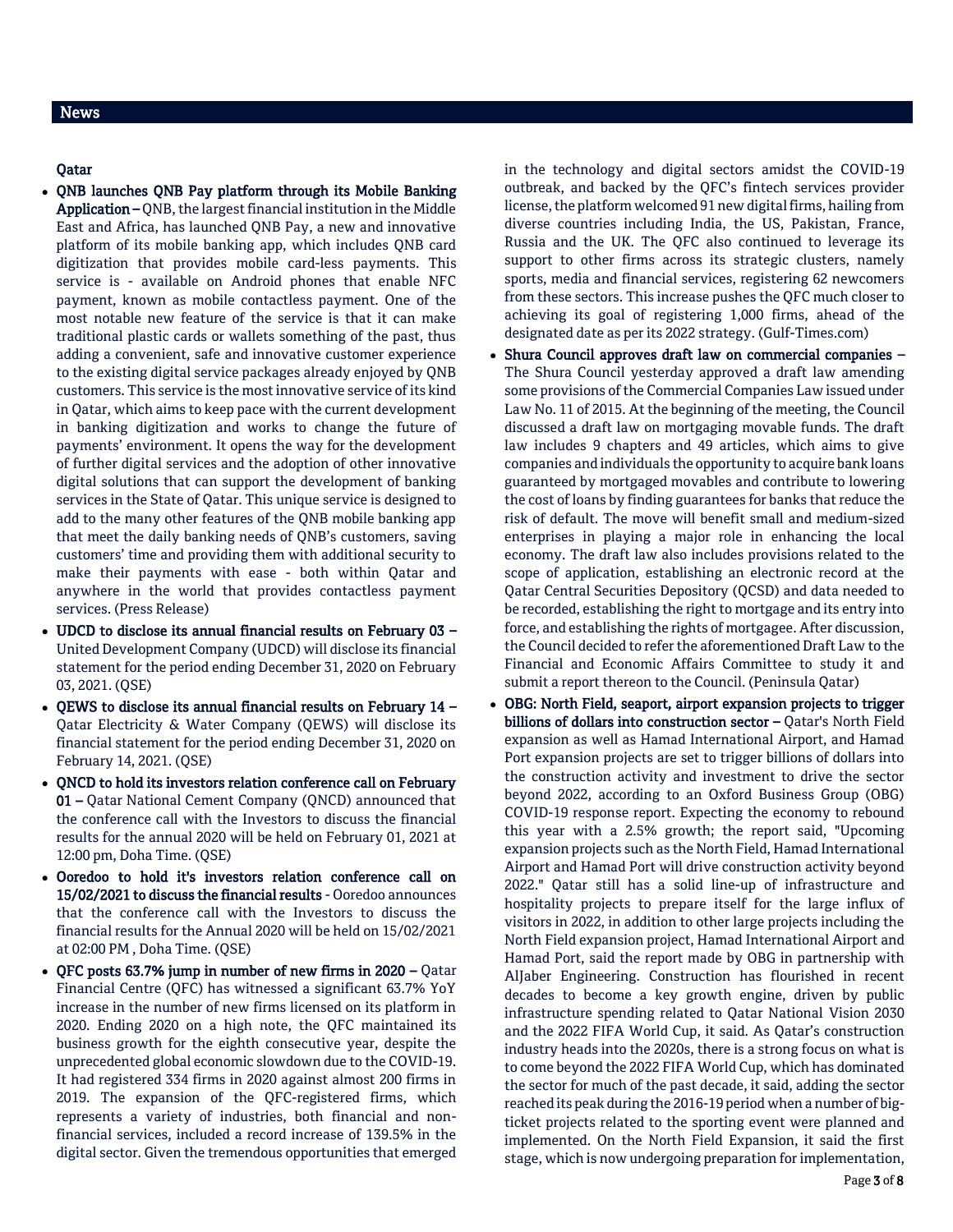includes contracts for associated onshore liquefaction and storage facilities, the construction of new liquefied natural gas or LNG trains, utilities and off-site facilities, a helium recovery unit, nontechnical buildings, warehouses, workshops and associated amenities. Qatar is gearing up for a significant 64% boost in production from its North Field, from 77mn tons per annum (TPA) of LNG in 2019 to approximately 126mn TPA by 2027. (Gulf-Times.com)

- QDB's support to small, medium firms grows In the year when Small and Medium Enterprises (SMEs) faced tough challenges due to COVID-19 outbreak, the small and medium firms got timely support from the QDB. Whether it was regarding financial services, consultancy or guidance, QDB registered impressive growth in all segments of its services during 2020. The direct lending from QDB grew to QR7.31bn last year, registering a growth of 9% from 2019, said the bank on its social media account, highlighting its achievement in 2020. The bank had granted direct loans of about QR6.7bn during 2019. The stateowned development organization is the main entity responsible for supporting and promoting local SMEs to establish a vibrant private sector in the country. There was a growth of 34% in number of beneficiaries from QDB's advisory (consultation) service as 474 entities benefitted from such services in 2020 compared to 354 in 2019. QDB, apart from providing local as well as global market access and financial support services, it also offers a lot of other benefits such as incubation facilities, consultancy, market intelligence, training and skill development programs, meetings, seminars, workshops and exhibitions. During 2020, the number of incubated companies reached 320, registering around 25% compared to 2019. Small- and mediumsized enterprises make up a large share of Qatari enterprises and are a key pillar of the State's ambitions to diversify the economy. In light of the National Development Strategy (NDS) for Qatar (2018-2022), the SME sector represents a target area for future development. (Peninsula Qatar)
- Egypt, UAE resume first Qatar flights after blockade The first direct flights between Qatar and two of the blockading nations – Egypt and the UAE – took to the skies on Monday following the end of a three and a half year regional crisis earlier this month. (Al Jazeera)
- Annual real estate trading value exceeds QR31bn The trading volume of registered real estates during 2020 at the Ministry of Justice's real estate registration department stood at QR31,021,742,761. The data of the annual analytical real estate bulletin issued by the Ministry of Justice showed 5,117 real estate transactions were recorded, which confirms the strength and durability of the real estate sector and its continued strong growth as a major supporter of the national economy. During 2020, the municipalities of Doha, Al Rayyan and Al Daayen topped the most active trades in terms of financial value, followed by the municipalities of Al Wakra, Umm Salal, Al Khor and Al Thakhira, Al Shamal and Al Shahaniya. The value of the transactions of the Doha municipality amounted to QR14,972,472,275, followed by Al Rayyan municipality with QR5,594,183,878, while that of Al Daayen municipality was QR4,795,149,665, followed by Al Wakra with QR2,663,800,923, while that of Umm Salal reached QR1,992,901,259, and that of Al Khor and Al Thakhira municipality reached QR568,585,470,

followed by Al Shamal at QR404,471,021 and Al Shahaniya at QR30,176,161. (Peninsula Qatar)

 Al-Baker: Qatar Airways to continue taking every single aircraft ordered with Boeing, Airbus – Qatar Airways will continue to take every single aircraft that the national carrier has ordered from both the manufacturers (Boeing and Airbus), Group Chief Executive HE Akbar al-Baker has said. "At Qatar Airways we are very prudent in the way we place our aircraft orders and our requirements," al-Baker told the BBC recently. As of December, last year, the airline's fleet included 52 Airbus A350 and 30 Boeing 787, Qatar Airways data show. In the last few months of 2020, Qatar Airways took delivery of three Airbus A350-1000s, reaffirming its position as the largest operator of Airbus A350 aircraft with an average age of 2.6 years. (Gulf-Times.com)

# International

- IEA says oil, gas methane emissions down 10% in 2020 as output fell - Global emissions of the potent greenhouse gas methane from oil and gas production dropped 10% in 2020 mainly because of lower output as opposed to concerted climate action, a report by the International Energy Agency (IEA) found. Methane has more than 80 times the warming potential of carbon dioxide in its first 20 years in the atmosphere and is liable to leak from oil and gas infrastructure, such as pipelines. Other industries, including agriculture, are also big methane emitters. Last year, oil and gas operations emitted over 70mn tons of methane, or around 10% less than in 2019, the IEA, which helps governments set energy policy, said. "A large part of the drop in methane emissions in 2020 occurred not because companies were taking more care to avoid methane leaks from their operations, but simply because they were producing less oil and gas," the IEA said. "There is clearly a risk that this downward trend will be reversed by an increase in production to fuel a rebound in global economic activity." An unprecedented deal in April between the Organization of Petroleum Exporting Countries, Russia and other nations cut oil production by around 10mn barrels per day, or 10% of pre-coronavirus global demand. US sanctions have crippled Venezuelan production and Libya's oil industry has suffered from prolonged domestic strife. US producers were hit by oil prices slumping in 2020 as the COVID-19 pandemic sapped demand and a volume war broke out between Russia and Saudi Arabia. In the IEA's Sustainable Development Scenario, which would see global warming curbed to manageable levels, energy sector methane emissions would have to fall to below 50mn tons by 2025 and below 25mn tons by 2030. (Reuters)
- British firms call for immediate \$10.3bn in COVID aid British firms called on Tuesday for another 7.6bn Pounds (\$10.3bn) of emergency government help, saying they cannot wait until Finance Minister Rishi Sunak's March budget to learn if they will get more pandemic support. With Britain back under lockdown and companies adjusting to life after Brexit, firms are taking big decisions about jobs and investment and need to know if their financial lifelines will be extended, the Confederation of British Industry said. "We just have to finish the job. Now would be a very odd time to end that support," CBI Director-General Tony Danker said in a statement. Sunak has extended his support measures several times already and has said his response to the pandemic will cost 280bn Pounds during the current financial year, saddling Britain with a peacetime record budget deficit. But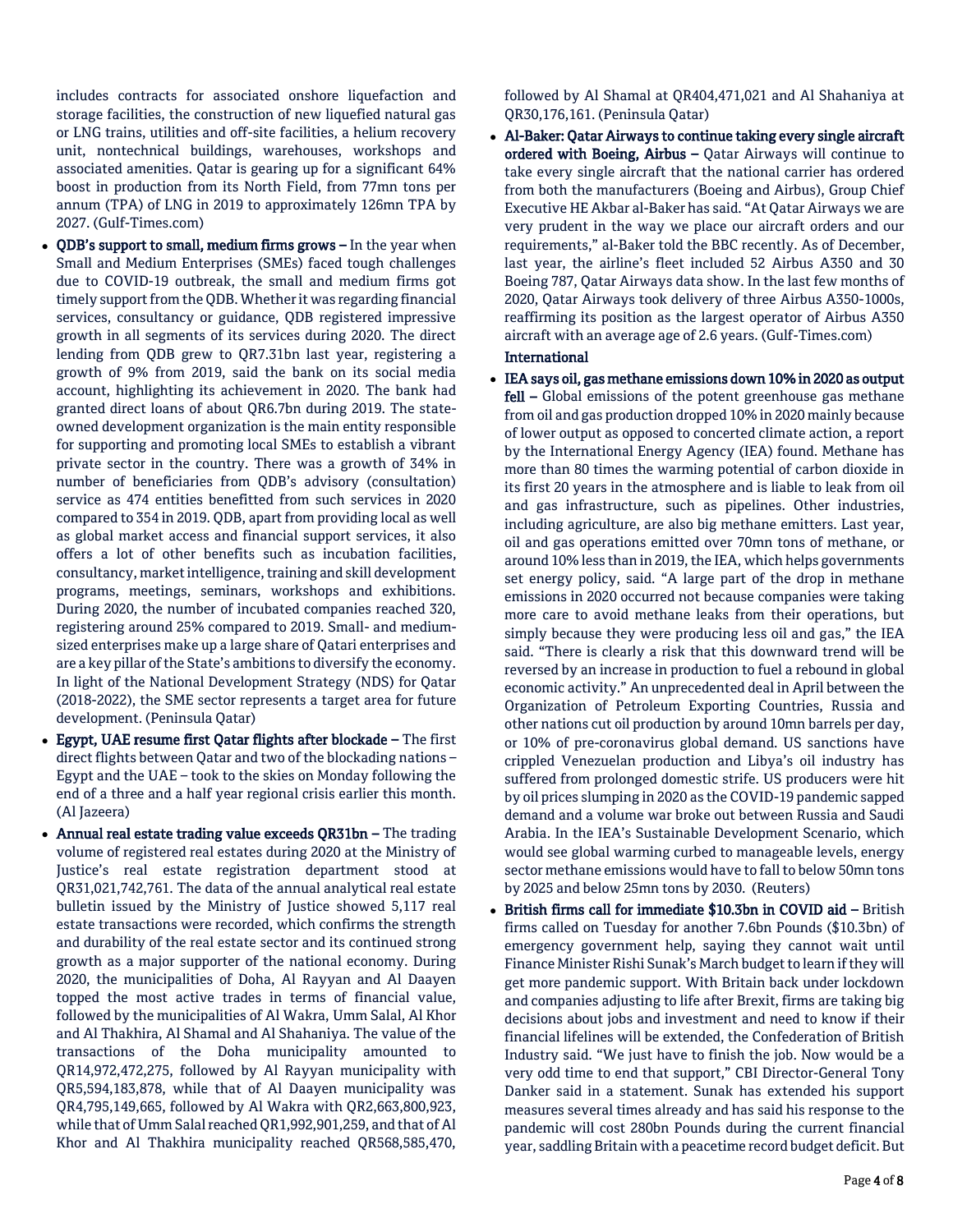he is facing calls on many fronts to spend yet more including from lawmakers, some from his Conservative Party, who want an emergency welfare benefit increase to be prolonged. The CBI said Sunak should extend until June his broad job retention scheme, which is scheduled to expire in April, and then follow it up with targeted support for jobs in sectors facing a slow recovery such as aviation. He should give firms more time to pay back value-added tax which was deferred last year, grant a similar deferral for early 2021 and extend a business rates tax exemption for companies forced to close by the lockdown as well as their suppliers. (Reuters)

- Scholz: Germany needs to extend and tighten COVID-19 lockdown – Germany must extend and tighten its lockdown measures to get down infection numbers in the pandemic more quickly, Finance Minister Olaf Scholz said. "I consider an extension and precise measures to increase the effectiveness of the (existing) measures necessary," Scholz said, adding that stricter rules for working from home should be considered to reduce mobility and social contacts. German Chancellor Angela Merkel and the 16 state premiers are expected to discuss further curbs on Tuesday to slow the spread of new, more infectious variants of the coronavirus. (Reuters)
- Japan MOF estimates record rollover debt issuance in fiscal 2023/24 due to COVID stimulus – Japan's Ministry of Finance (MOF) expects to issue a record rollover debt of 157.37tn Yen (\$1.52tn) in fiscal 2023/24 due to a huge amount of short-term bills to fund coronavirus stimulus packages, a draft government document seen by Reuters showed. The initial issuance forecast for the year through March 2024 exceeds the previous record of 147.19tn Yen planned for fiscal 2009, when the global financial crisis forced the government to resort to huge stimulus spending to support the economy. The latest estimates for the next three years were based on the budget for fiscal 2021, assuming an annual economic expansion of 1.5% as a baseline case and 3% in a growth scenario. The estimates will be submitted to parliament in the coming days for deliberation on the state budget drafts. Japan has deployed a combined \$3tn in economic packages to combat the twin health and economic crises, with annual government bond issuance at an all-time high of 236tn Yen. Japan is saddled with a public debt burden that is more than twice the size of its \$5tn economy, by far the largest among the industrialised nations, due to years of massive stimulus and the snowballing costs of supporting its fast-ageing population. (Reuters)
- China's economy picks up speed in fourth quarter, ends 2020 in solid shape after COVID-19 shock - China's economy picked up speed in the fourth quarter, with growth beating expectations as it ended a rough coronavirus-striken 2020 in remarkably good shape and remained poised to expand further this year even as the global pandemic rages unabated. GDP grew 2.3% in 2020, official data showed, making China the only major economy in the world to avoid a contraction last year as many nations struggled to contain the COVID-19 pandemic. And China is expected to continue to power ahead of its peers this year, with GDP set to expand at the fastest pace in a decade at 8.4%, according to a Reuters poll. The world's second-largest economy has surprised many with the speed of its recovery from the coronavirus jolt, especially as policymakers have also had to

navigate tense US-China relations on trade and other fronts. Beijing's strict virus curbs enabled it to largely contain the COVID-19 outbreak much quicker than most countries, while government-led policy stimulus and local manufacturers stepping up production to supply goods to many countries crippled by the pandemic have also helped fire up momentum. GDP expanded 6.5% YoY in the fourth quarter, data from the National Bureau of Statistics showed, quicker than the 6.1% forecast by economists in a Reuters poll, and followed the third quarter's solid 4.9% growth. (Reuters)

 China gasoline exports fall in 2020 for first time since 2012 as pandemic curbs travel demand – China's gasoline exports fell for the first-time last year since 2012, as fuel demand shrank globally after government-imposed travel restrictions to contain the spread of the coronavirus pandemic. Exports of gasoline from China, the world's second-largest oil consumer, were 16mn tons last year, down 2.3% from 2019's level though still well above 2018's 12.9mn tons, data from the General Administration of Customs released on Monday showed. Exports in December were 1.45mn tons, down 16.5% from the same month a year ago, data showed. Diesel exports were also weak in 2020, down 7.6% from a year ago at 19.76mn tons, with December shipments at 1.49mn tons. Demand for jet kerosene was hit hardest by the pandemic as hundreds of thousands of international flights were cancelled. Exports of the fuel were 9.98mn tons in 2020, down 43.4% from a year ago. Having emerged more quickly from the initial impact of the pandemic, China has been leading the recovery in oil demand, as it relaxed domestic travel restrictions and factory output surged. Customs data on Monday also showed that imports of liquefied natural gas (LNG) in 2020 hit a record 67.13mn tons, shored up by demand for heating during the northern Asia winter. December imports also marked a record monthly high of 7.59mn tons, up 18.2% from the same month a year earlier and breaking the previous record of 6.61mn tons set in November. (Reuters)

## Regional

 Russia's flagship crude gets a boost from Saudi production cuts – Russia's flagship crude is rising in price in Europe in the wake of Saudi Arabia's surprise oil production cuts. The nation's Urals crude sold at a slight discount of \$0.70 a barrel to benchmark Dated Brent in northwest Europe on January 15, a increase of almost \$1 from an 8-month low seen before Christmas, according to traders monitoring a pricing platform run by S&P Global Platts. Saudi Arabia, the world's top oil exporter, surprised global oil markets earlier this month by announcing a plan to go it alone with output cuts of 1mn bpd in February and March. Most European buyers have seen their contractual volumes for February cut, and one refiner did not get any allocated cargoes. By contrast, Russia will boost its output slightly while most other nations participating in a supply-management pact kept production stable. Urals, which has similar properties to Saudi Arabia's benchmark Arab Light crude, has seen an increase in demand from European refiners in the wake of the Riyadh's decision to scale back supplies. Only two or three out of 48 cargoes for loading from Baltic ports in January have yet to find buyers, according to Urals traders, who say that the market has become busier since the Saudi cuts. (Bloomberg)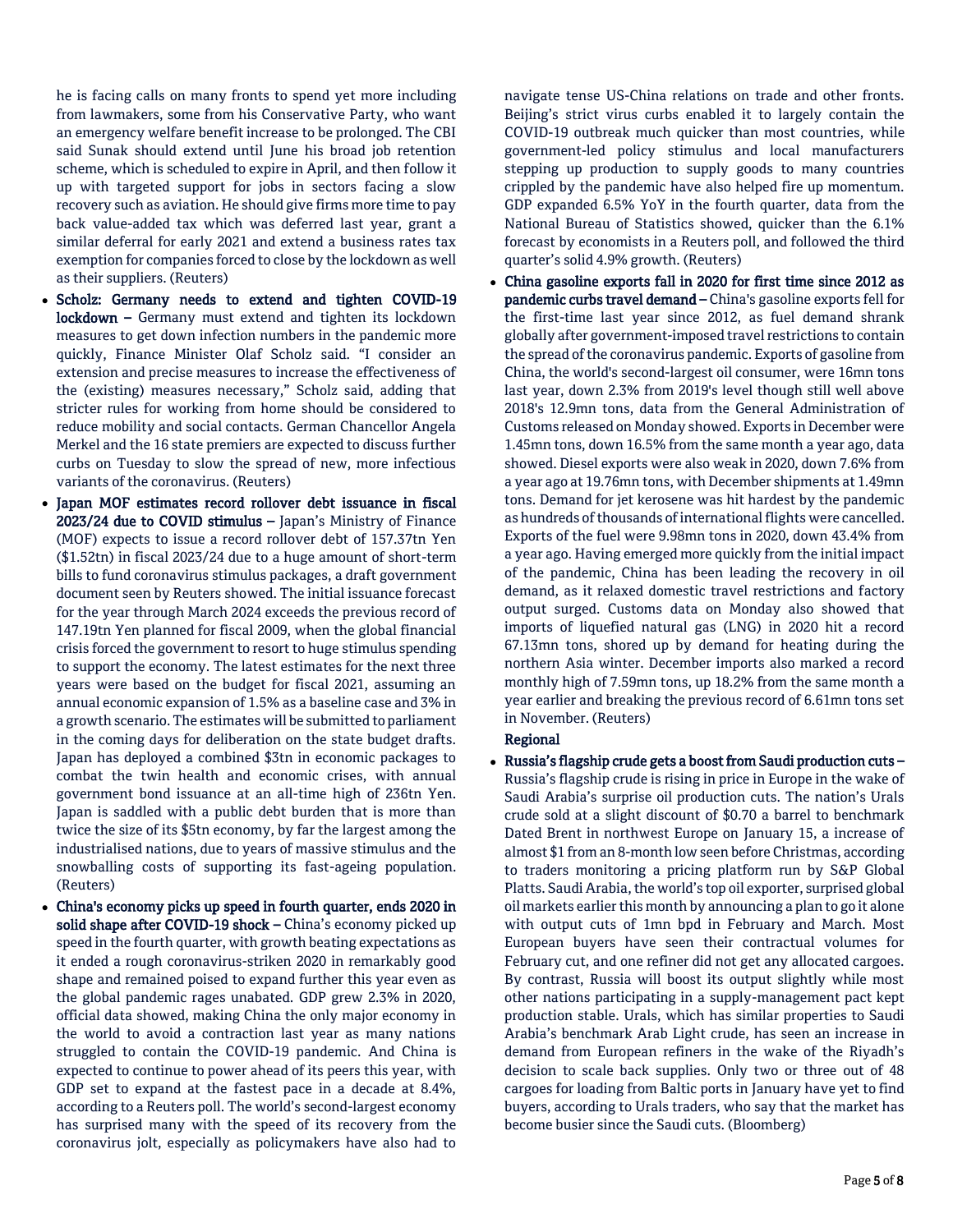- SABIC said to shortlist Citi, MS for specialty chemicals IPO Saudi Basic Industries Corp. (SABIC) has shortlisted banks including Citigroup Inc. and Morgan Stanley (MS) for potential roles on an initial public offering of its specialty chemicals unit, sources said. The Wall Street banks and others bid for the deal and SABIC is still finalizing the group, sources said. Specialty chemicals generate about \$2bn of revenue each year for Riyadhbased Sabic, which is controlled by the Kingdom's state energy firm, Saudi Aramco. Bloomberg News first reported in November that SABIC is speaking with advisors about a potential listing of the business. Reuters reported Monday that SABIC had hired NCB Capital to work on the unit's IPO and was finalizing appointments of foreign banks, citing unidentified sources. (Bloomberg)
- UAE banks' investments in bonds, stocks rise in November Total investments of Emirati banks in bonds and stocks soared by AED6.1bn or 1.4% on a MoM basis in November 2020 to reach AED454.2bn, according to data from the Central Bank of the UAE (CBUAE). This is compared to AED448.1bn in October 2020. The UAE banks' investments in debt securities increased by AED3.5bn on a monthly basis in November, standing at AED284.9bn. Likewise, banks' investments in stocks jumped by AED300mn in November when compared to the previous month. (Zawya)
- DP World's Dubai Maritime City close to completing Phase 1 Infrastructure works at one of Dubai's mega developments, Dubai Maritime City (DMC), are nearing completion. DP World's purpose-built maritime center is envisioned to become a major hub for maritime services. It was previously scheduled to start operations by 2021, but the completion date for the first phase of the project has been postponed to 2021. In a statement on Monday, DMC said construction of the road and infrastructure works in Phase 1 of the project's commercial district is now almost 80 percent complete, adding that all "components" that will facilitate the delivery of services at DMC are set for completion on time. "Despite the disruptions in the global industry, we take pride in the fact that the pandemic and the resulting restrictions on movement did not cause any significant delays in the project," CEO and Managing Director of DP World, UAE, Mohammed Al Muallem said. (Zawya)
- Dubai's property glut could mean two more years of price drop Dubai home prices will likely extend declines this year and next as the market works to clear an oversupply that is been a drag on values since 2014, according to property broker JLL. "We're really not at the bottom yet," Head of Middle East research at JLL, Dana Salbak said. "We're likely to see single-digit declines between 5% to 8% over the next year given that supply stays under control and developers continue to phase out their projects rather than flood the market." A property glut and faltering demand have driven Dubai home prices down by more than 30% since the market peaked seven years ago, a decline made worse by the coronavirus pandemic. The government has responded by setting up a committee to manage supply and demand as some of the city's largest developers continued with construction. Some developers have been calling for a moratorium on new projects in Dubai, the Middle East's tourism and financial hub that's grown reliant on real estate to power its economy. Developers are expected to flood Dubai with more properties this

year. Average home prices in Dubai fell 8% last year. Rents slumped by 12% and are now about 4% below the lowest level reached in 2010. (Bloomberg)

- ADNOC hires banks to sell stakes in power supply projects Abu Dhabi National Oil Company (ADNOC) has hired banks to sell stakes in power supply projects, the Financial Times reported, citing unidentified sources familiar with plans. Banks including MUFG were hired to sell a stake to foreign investors in a \$2bn to \$6bn project to connect its offshore production facilities to the onshore electricity grid using subsea cables. The company also hired Credit Suisse to sell a stake in its power station at Ruwais refinery in a deal valued at more than \$1bn. (Bloomberg)
- Kuwait Emir accepts cabinet resignation in governmentassembly standoff – Kuwait's Emir has accepted the resignation of the cabinet, state news agency KUNA said on Monday, after a standoff between the government and parliament over questioning the prime minister. The political confrontation, which erupted less than a month after the cabinet was appointed, has posed the first big challenge to Emir, Sheikh Nawaf al-Ahmed al-Sabah, who assumed power in September. It also complicates the government's efforts to tackle the worse economic crisis in the wealthy Gulf state, which is facing a large budget deficit in the absence of a debt law that has long-caused political deadlocks. Prime Minister Sheikh Sabah al-Khalid al-Sabah and his cabinet will continue in a caretaker capacity until the formation of a new government, KUNA said. (Reuters)
- Oman sells OMR57mn 28-day bills at yield 0.652% Oman sold OMR57mn of 28-day bills due on February 17, 2021. The bills were sold at a price of 99.95, have a yield of 0.652% and will settle on January 20, 2021. (Bloomberg)
- Bahrain says it attracted \$885mn in investment in 2020 Bahrain attracted \$885mn in direct investment in 2020 through new companies setting up and expanding in the kingdom, the country's investment agency said in a statement on Monday. Bahrain Economic Development Board said local, regional and international investors had launched operations and invested in sectors including financial services, manufacturing, logistics services and tourism. (Reuters)
- Bahrain-based GFH acquires 80% stake in Hidd Mall GFH Financial Group has expanded its presence in the retail sector by acquiring 80% stake in Hidd Mall alongside a strategic investor. Financial terms of the transaction were not disclosed. The 46,000 square meter mall, located in the fast-growing area of Hidd in Muharraq, is fully leased on a long-term basis to LuLu Hypermarkets, the largest retail chain in the Middle East. The mall is fully occupied currently, with LuLu sub-leasing the space to a diverse range of multinational, regional and local tenants. GFH's investment management chief Hammad Younas said: "This a resilient investment in a key sector which we believe will witness significant growth as the pandemic winds down. Malls anchored by grocery stores have already proved highly resilient, with families choosing to stay at home more during the pandemic." The mall gets high footfalls from Hidd residents. In addition to the hypermarket, it offers a range of banking, retail and F&B outlets such as NBB, Khaleeji Commercial Bank, Standard Chartered Bank, Malabar Gold and Diamonds, Yum Yum Tree Food Court, KFC, Baskin Robbins, Jasmi's and Gloria Jean's Coffees. (Zawya)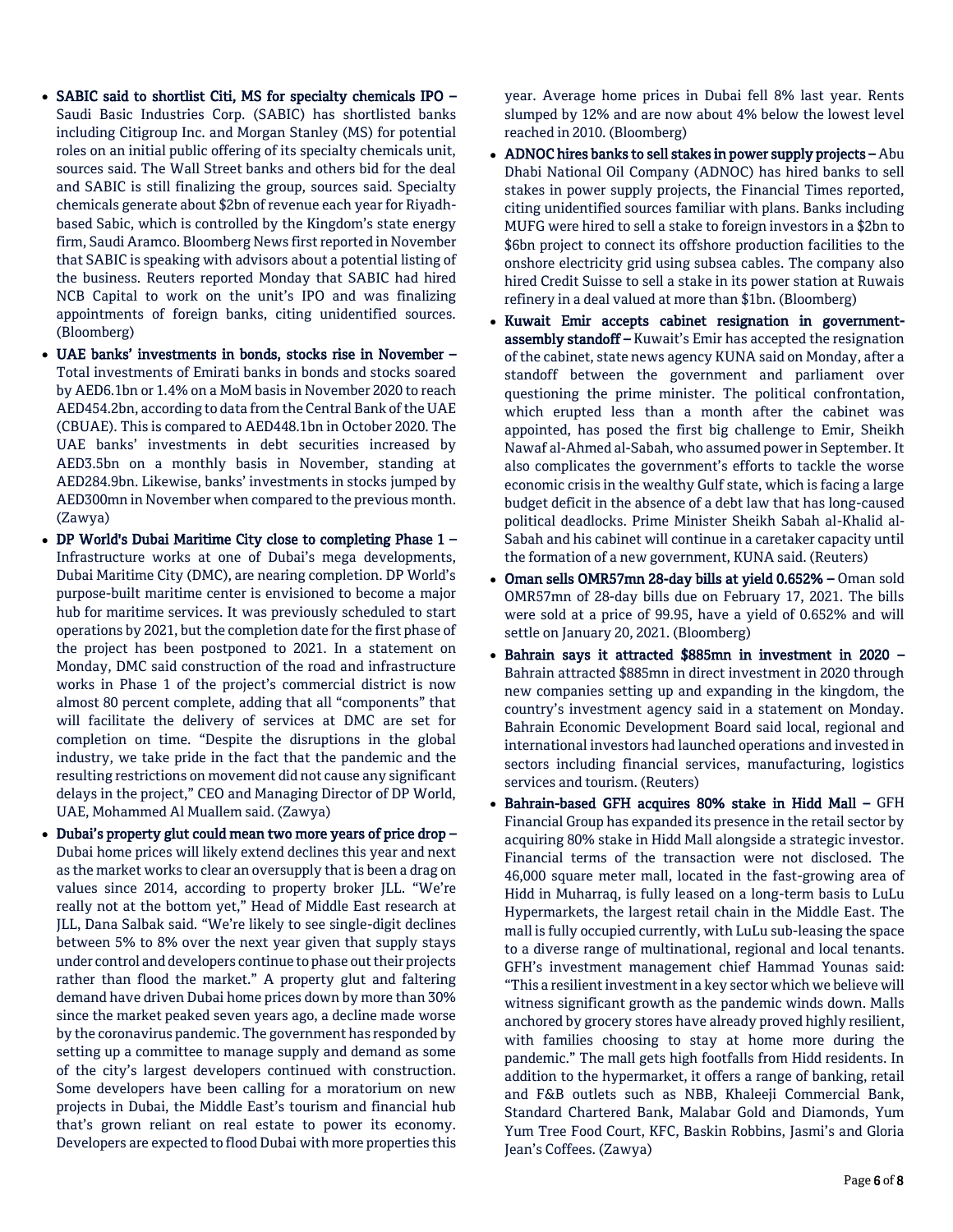- Bahrain sells BHD70mn 91-day bills; bid-cover at  $2.12x -$ Bahrain sold BHD70mn of 91-day bills due on April 21, 2021. Investors offered to buy 2.12 times the amount of securities sold. The bills were sold at a price of 99.454, have a yield of 2.17% and will settle on January 20, 2021. (Bloomberg)